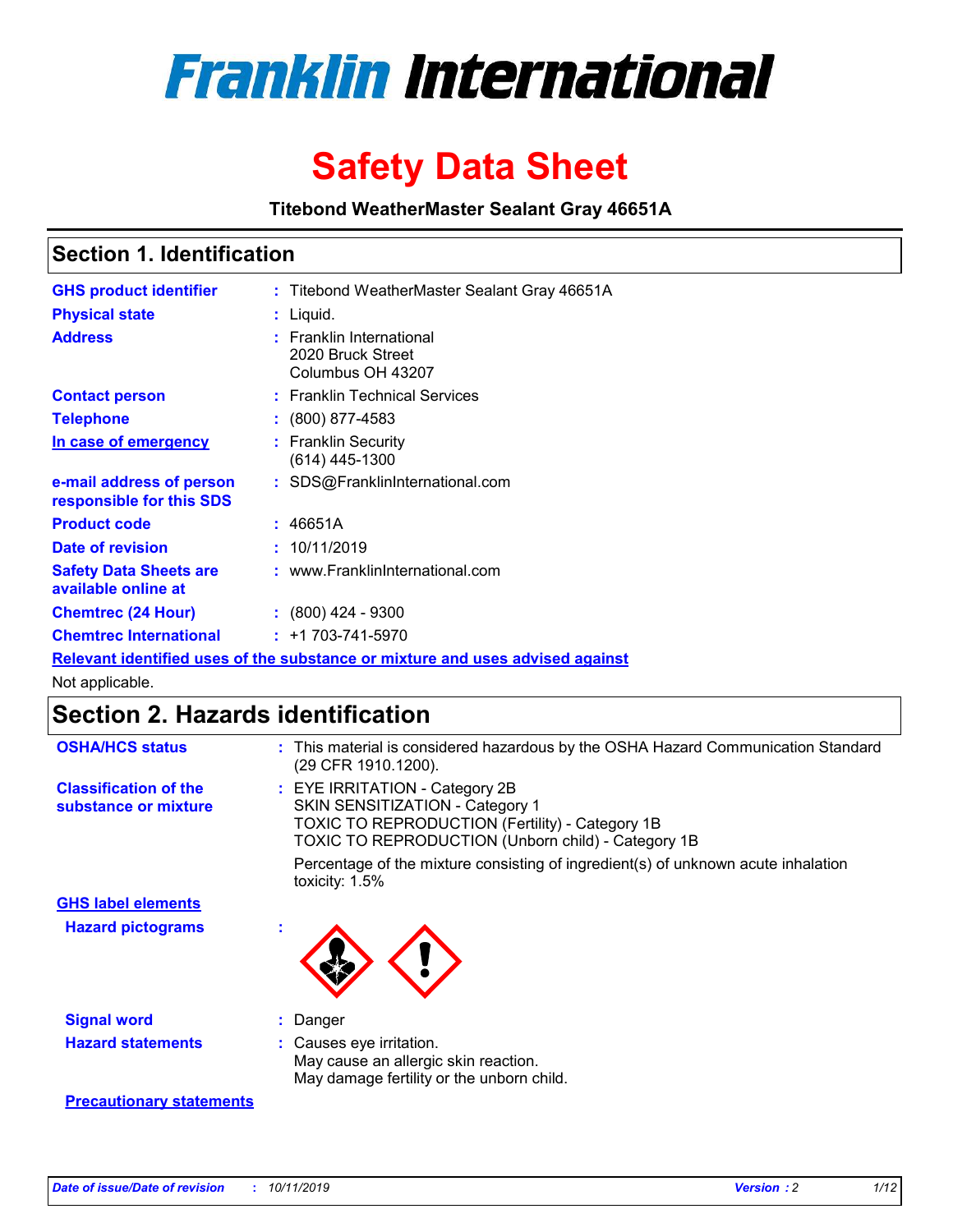### **Section 2. Hazards identification**

| <b>Prevention</b>                          | : Obtain special instructions before use. Do not handle until all safety precautions have<br>been read and understood. Wear protective gloves. Wear eye or face protection.<br>Wear protective clothing. Avoid breathing vapor. Wash hands thoroughly after handling.<br>Contaminated work clothing must not be allowed out of the workplace.                                                        |
|--------------------------------------------|------------------------------------------------------------------------------------------------------------------------------------------------------------------------------------------------------------------------------------------------------------------------------------------------------------------------------------------------------------------------------------------------------|
| <b>Response</b>                            | : IF exposed or concerned: Get medical attention. IF ON SKIN: Wash with plenty of<br>soap and water. Wash contaminated clothing before reuse. If skin irritation or rash<br>occurs: Get medical attention. IF IN EYES: Rinse cautiously with water for several<br>minutes. Remove contact lenses, if present and easy to do. Continue rinsing. If eye<br>irritation persists: Get medical attention. |
| <b>Storage</b>                             | : Store locked up.                                                                                                                                                                                                                                                                                                                                                                                   |
| <b>Disposal</b>                            | : Dispose of contents and container in accordance with all local, regional, national and<br>international regulations.                                                                                                                                                                                                                                                                               |
| <b>Hazards not otherwise</b><br>classified | : Product generates methanol during cure.                                                                                                                                                                                                                                                                                                                                                            |
|                                            |                                                                                                                                                                                                                                                                                                                                                                                                      |

### **Section 3. Composition/information on ingredients**

| <b>Substance/mixture</b><br>Mixture                  |               |                     |
|------------------------------------------------------|---------------|---------------------|
| <b>Ingredient name</b>                               | $\frac{9}{6}$ | <b>CAS number</b>   |
| 3-aminopropyltriethoxysilane<br>Dibutyltin dilaurate | ≤3<br>$≤0.3$  | 919-30-2<br>77-58-7 |

Any concentration shown as a range is to protect confidentiality or is due to batch variation.

**There are no additional ingredients present which, within the current knowledge of the supplier and in the concentrations applicable, are classified as hazardous to health or the environment and hence require reporting in this section.**

**Occupational exposure limits, if available, are listed in Section 8.**

### **Section 4. First aid measures**

| <b>Description of necessary first aid measures</b> |                                                                                                                                                                                                                                                                                                                                                                                                                                                                                                                                                                                                                                                                                                                                                                           |  |  |  |
|----------------------------------------------------|---------------------------------------------------------------------------------------------------------------------------------------------------------------------------------------------------------------------------------------------------------------------------------------------------------------------------------------------------------------------------------------------------------------------------------------------------------------------------------------------------------------------------------------------------------------------------------------------------------------------------------------------------------------------------------------------------------------------------------------------------------------------------|--|--|--|
| <b>Eye contact</b>                                 | : Immediately flush eyes with plenty of water, occasionally lifting the upper and lower<br>eyelids. Check for and remove any contact lenses. Continue to rinse for at least 10<br>minutes. If irritation persists, get medical attention.                                                                                                                                                                                                                                                                                                                                                                                                                                                                                                                                 |  |  |  |
| <b>Inhalation</b>                                  | : Remove victim to fresh air and keep at rest in a position comfortable for breathing. If<br>not breathing, if breathing is irregular or if respiratory arrest occurs, provide artificial<br>respiration or oxygen by trained personnel. It may be dangerous to the person providing<br>aid to give mouth-to-mouth resuscitation. Get medical attention. If unconscious, place<br>in recovery position and get medical attention immediately. Maintain an open airway.<br>Loosen tight clothing such as a collar, tie, belt or waistband. In case of inhalation of<br>decomposition products in a fire, symptoms may be delayed. The exposed person may<br>need to be kept under medical surveillance for 48 hours.                                                       |  |  |  |
| <b>Skin contact</b>                                | : Wash with plenty of soap and water. Remove contaminated clothing and shoes. Wash<br>contaminated clothing thoroughly with water before removing it, or wear gloves.<br>Continue to rinse for at least 10 minutes. Get medical attention. In the event of any<br>complaints or symptoms, avoid further exposure. Wash clothing before reuse. Clean<br>shoes thoroughly before reuse.                                                                                                                                                                                                                                                                                                                                                                                     |  |  |  |
| <b>Ingestion</b>                                   | : Wash out mouth with water. Remove dentures if any. Remove victim to fresh air and<br>keep at rest in a position comfortable for breathing. If material has been swallowed and<br>the exposed person is conscious, give small quantities of water to drink. Stop if the<br>exposed person feels sick as vomiting may be dangerous. Do not induce vomiting<br>unless directed to do so by medical personnel. If vomiting occurs, the head should be<br>kept low so that vomit does not enter the lungs. Get medical attention. Never give<br>anything by mouth to an unconscious person. If unconscious, place in recovery position<br>and get medical attention immediately. Maintain an open airway. Loosen tight clothing<br>such as a collar, tie, belt or waistband. |  |  |  |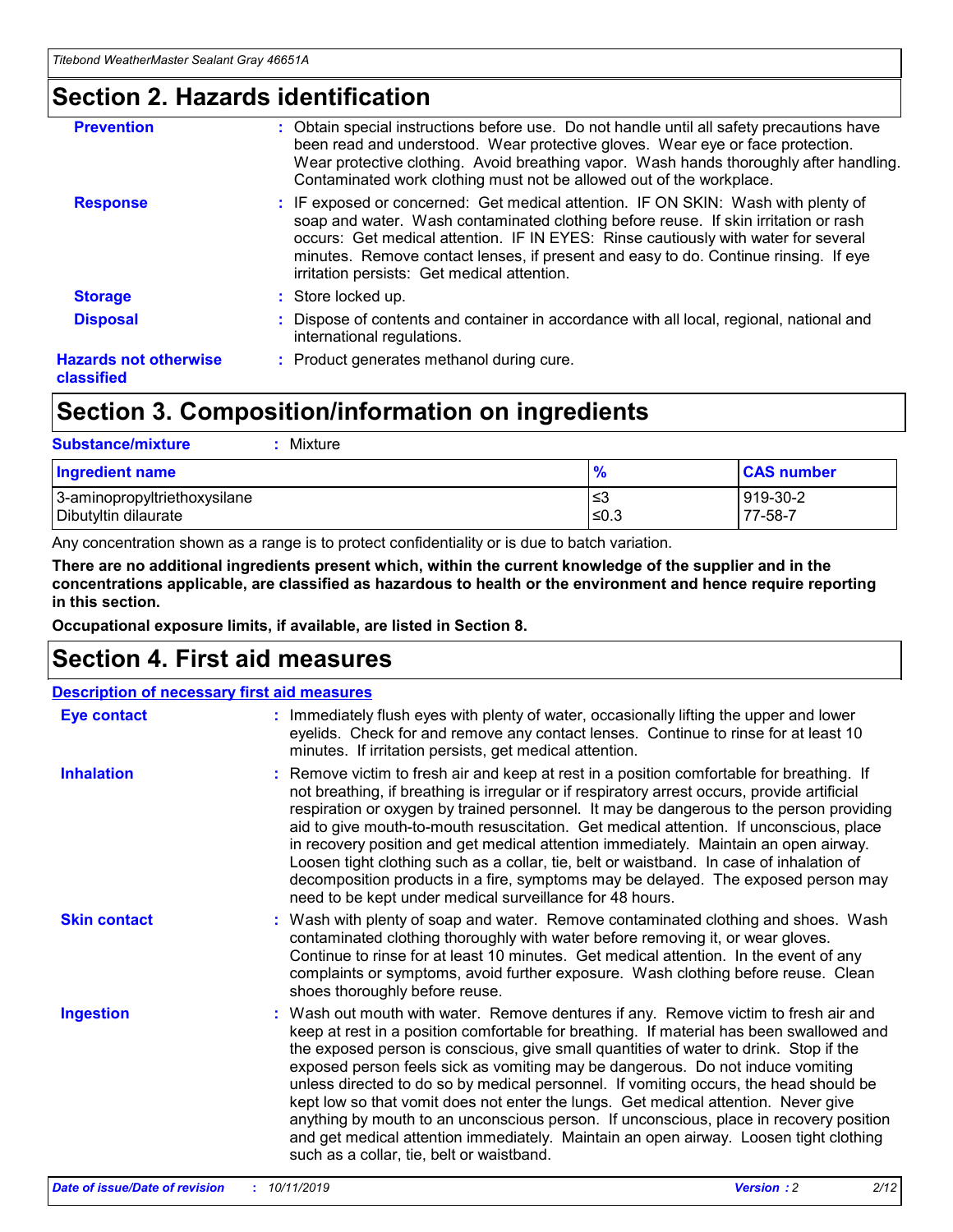## **Section 4. First aid measures**

| Most important symptoms/effects, acute and delayed |                                       |                                                                                                                                                                                                                                                                                                                                                                                                                 |  |  |  |
|----------------------------------------------------|---------------------------------------|-----------------------------------------------------------------------------------------------------------------------------------------------------------------------------------------------------------------------------------------------------------------------------------------------------------------------------------------------------------------------------------------------------------------|--|--|--|
|                                                    | <b>Potential acute health effects</b> |                                                                                                                                                                                                                                                                                                                                                                                                                 |  |  |  |
| <b>Eye contact</b>                                 |                                       | : May cause eye irritation.                                                                                                                                                                                                                                                                                                                                                                                     |  |  |  |
| <b>Inhalation</b>                                  |                                       | : No known significant effects or critical hazards.                                                                                                                                                                                                                                                                                                                                                             |  |  |  |
| <b>Skin contact</b>                                |                                       | : May cause skin irritation.                                                                                                                                                                                                                                                                                                                                                                                    |  |  |  |
| <b>Ingestion</b>                                   |                                       | : No known significant effects or critical hazards.                                                                                                                                                                                                                                                                                                                                                             |  |  |  |
| <b>Over-exposure signs/symptoms</b>                |                                       |                                                                                                                                                                                                                                                                                                                                                                                                                 |  |  |  |
| <b>Eye contact</b>                                 |                                       | : Adverse symptoms may include the following:<br>irritation<br>watering<br>redness                                                                                                                                                                                                                                                                                                                              |  |  |  |
| <b>Inhalation</b>                                  |                                       | : Adverse symptoms may include the following:<br>reduced fetal weight<br>increase in fetal deaths<br>skeletal malformations                                                                                                                                                                                                                                                                                     |  |  |  |
| <b>Skin contact</b>                                |                                       | : Adverse symptoms may include the following:<br>irritation<br>redness<br>reduced fetal weight<br>increase in fetal deaths<br>skeletal malformations                                                                                                                                                                                                                                                            |  |  |  |
| <b>Ingestion</b>                                   |                                       | : Adverse symptoms may include the following:<br>reduced fetal weight<br>increase in fetal deaths<br>skeletal malformations                                                                                                                                                                                                                                                                                     |  |  |  |
|                                                    |                                       | <b>Indication of immediate medical attention and special treatment needed, if necessary</b>                                                                                                                                                                                                                                                                                                                     |  |  |  |
| <b>Notes to physician</b>                          |                                       | : In case of inhalation of decomposition products in a fire, symptoms may be delayed.<br>The exposed person may need to be kept under medical surveillance for 48 hours.                                                                                                                                                                                                                                        |  |  |  |
| <b>Specific treatments</b>                         |                                       | : No specific treatment.                                                                                                                                                                                                                                                                                                                                                                                        |  |  |  |
| <b>Protection of first-aiders</b>                  |                                       | : No action shall be taken involving any personal risk or without suitable training. If it is<br>suspected that fumes are still present, the rescuer should wear an appropriate mask or<br>self-contained breathing apparatus. It may be dangerous to the person providing aid to<br>give mouth-to-mouth resuscitation. Wash contaminated clothing thoroughly with water<br>before removing it, or wear gloves. |  |  |  |

**See toxicological information (Section 11)**

### **Section 5. Fire-fighting measures**

| <b>Extinguishing media</b>                             |                                                                                                                                                                                                     |
|--------------------------------------------------------|-----------------------------------------------------------------------------------------------------------------------------------------------------------------------------------------------------|
| <b>Suitable extinguishing</b><br>media                 | : Use an extinguishing agent suitable for the surrounding fire.                                                                                                                                     |
| <b>Unsuitable extinguishing</b><br>media               | : None known.                                                                                                                                                                                       |
| <b>Specific hazards arising</b><br>from the chemical   | : In a fire or if heated, a pressure increase will occur and the container may burst.                                                                                                               |
| <b>Hazardous thermal</b><br>decomposition products     | : Decomposition products may include the following materials:<br>carbon dioxide<br>carbon monoxide<br>nitrogen oxides<br>metal oxide/oxides                                                         |
| <b>Special protective actions</b><br>for fire-fighters | : Promptly isolate the scene by removing all persons from the vicinity of the incident if<br>there is a fire. No action shall be taken involving any personal risk or without suitable<br>training. |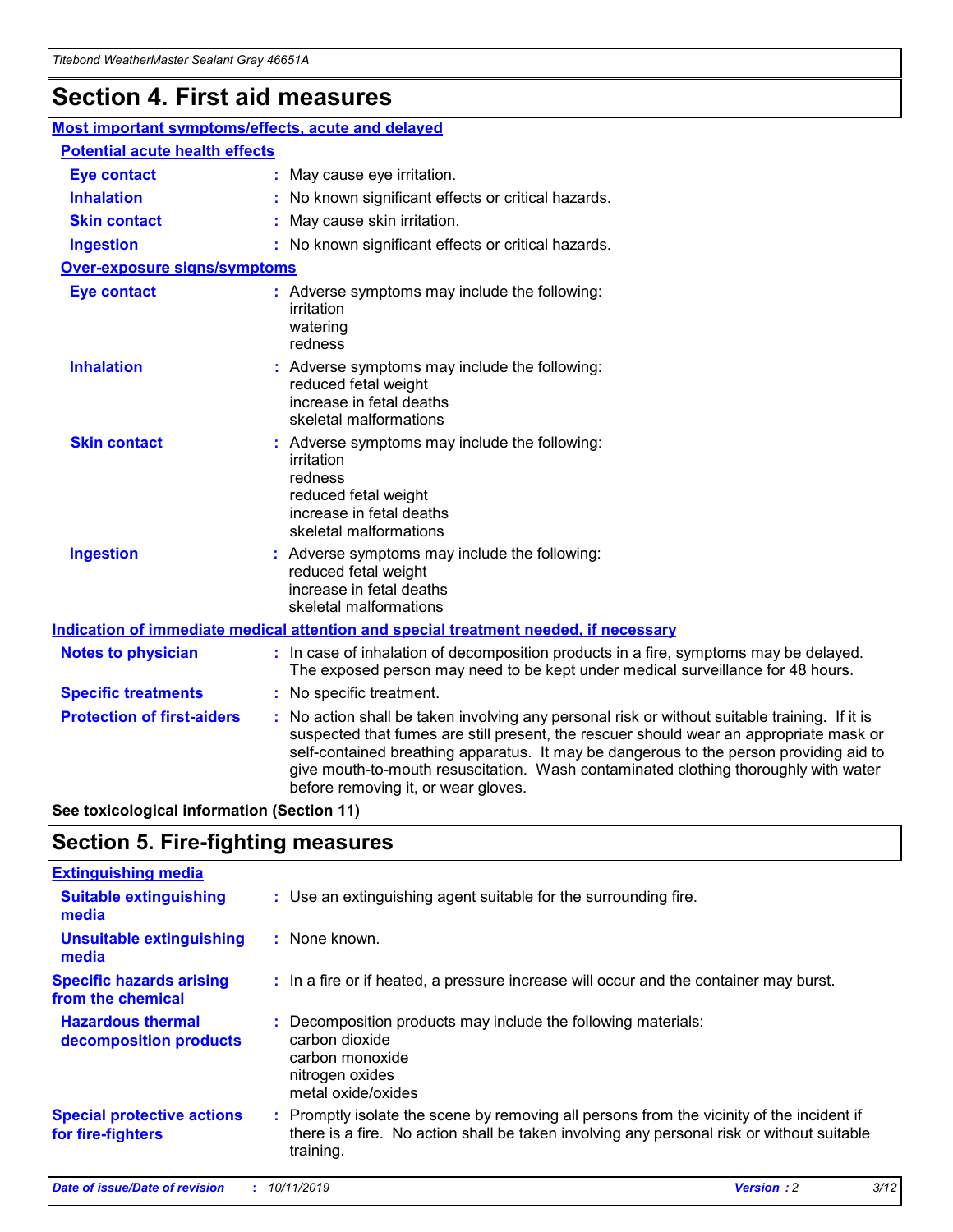### **Section 5. Fire-fighting measures**

**Special protective equipment for fire-fighters** Fire-fighters should wear appropriate protective equipment and self-contained breathing **:** apparatus (SCBA) with a full face-piece operated in positive pressure mode.

### **Section 6. Accidental release measures**

#### **Personal precautions, protective equipment and emergency procedures**

| For non-emergency<br>personnel                               | : No action shall be taken involving any personal risk or without suitable training.<br>Evacuate surrounding areas. Keep unnecessary and unprotected personnel from<br>entering. Do not touch or walk through spilled material. Avoid breathing vapor or mist.<br>Provide adequate ventilation. Wear appropriate respirator when ventilation is<br>inadequate. Put on appropriate personal protective equipment.                                                                                                                                                                                                                                                                                             |
|--------------------------------------------------------------|--------------------------------------------------------------------------------------------------------------------------------------------------------------------------------------------------------------------------------------------------------------------------------------------------------------------------------------------------------------------------------------------------------------------------------------------------------------------------------------------------------------------------------------------------------------------------------------------------------------------------------------------------------------------------------------------------------------|
| For emergency responders                                     | : If specialized clothing is required to deal with the spillage, take note of any information in<br>Section 8 on suitable and unsuitable materials. See also the information in "For non-<br>emergency personnel".                                                                                                                                                                                                                                                                                                                                                                                                                                                                                           |
| <b>Environmental precautions</b>                             | : Avoid dispersal of spilled material and runoff and contact with soil, waterways, drains<br>and sewers. Inform the relevant authorities if the product has caused environmental<br>pollution (sewers, waterways, soil or air).                                                                                                                                                                                                                                                                                                                                                                                                                                                                              |
| <b>Methods and materials for containment and cleaning up</b> |                                                                                                                                                                                                                                                                                                                                                                                                                                                                                                                                                                                                                                                                                                              |
| <b>Small spill</b>                                           | : Stop leak if without risk. Move containers from spill area. Dilute with water and mop up<br>if water-soluble. Alternatively, or if water-insoluble, absorb with an inert dry material and<br>place in an appropriate waste disposal container. Dispose of via a licensed waste<br>disposal contractor.                                                                                                                                                                                                                                                                                                                                                                                                     |
| <b>Large spill</b>                                           | : Stop leak if without risk. Move containers from spill area. Approach release from<br>upwind. Prevent entry into sewers, water courses, basements or confined areas. Wash<br>spillages into an effluent treatment plant or proceed as follows. Contain and collect<br>spillage with non-combustible, absorbent material e.g. sand, earth, vermiculite or<br>diatomaceous earth and place in container for disposal according to local regulations<br>(see Section 13). Dispose of via a licensed waste disposal contractor. Contaminated<br>absorbent material may pose the same hazard as the spilled product. Note: see<br>Section 1 for emergency contact information and Section 13 for waste disposal. |

### **Section 7. Handling and storage**

| <b>Precautions for safe handling</b>                                             |                                                                                                                                                                                                                                                                                                                                                                                                                                                                                                                                                                                                                                                                                                                                                                                                                                                  |
|----------------------------------------------------------------------------------|--------------------------------------------------------------------------------------------------------------------------------------------------------------------------------------------------------------------------------------------------------------------------------------------------------------------------------------------------------------------------------------------------------------------------------------------------------------------------------------------------------------------------------------------------------------------------------------------------------------------------------------------------------------------------------------------------------------------------------------------------------------------------------------------------------------------------------------------------|
| <b>Protective measures</b>                                                       | : Put on appropriate personal protective equipment (see Section 8). Persons with a<br>history of skin sensitization problems should not be employed in any process in which<br>this product is used. Avoid exposure - obtain special instructions before use. Avoid<br>exposure during pregnancy. Do not handle until all safety precautions have been read<br>and understood. Do not get in eyes or on skin or clothing. Do not ingest. Avoid<br>breathing vapor or mist. If during normal use the material presents a respiratory hazard,<br>use only with adequate ventilation or wear appropriate respirator. Keep in the original<br>container or an approved alternative made from a compatible material, kept tightly<br>closed when not in use. Empty containers retain product residue and can be hazardous.<br>Do not reuse container. |
| <b>Advice on general</b><br>occupational hygiene                                 | : Eating, drinking and smoking should be prohibited in areas where this material is<br>handled, stored and processed. Workers should wash hands and face before eating,<br>drinking and smoking. Remove contaminated clothing and protective equipment before<br>entering eating areas. See also Section 8 for additional information on hygiene<br>measures.                                                                                                                                                                                                                                                                                                                                                                                                                                                                                    |
| <b>Conditions for safe storage,</b><br>including any<br><b>incompatibilities</b> | Store between the following temperatures: 0 to 120°C (32 to 248°F). Store in<br>accordance with local regulations. Store in original container protected from direct<br>sunlight in a dry, cool and well-ventilated area, away from incompatible materials (see<br>Section 10) and food and drink. Store locked up. Keep container tightly closed and<br>sealed until ready for use. Containers that have been opened must be carefully<br>resealed and kept upright to prevent leakage. Do not store in unlabeled containers.<br>Use appropriate containment to avoid environmental contamination. See Section 10 for<br>incompatible materials before handling or use.                                                                                                                                                                         |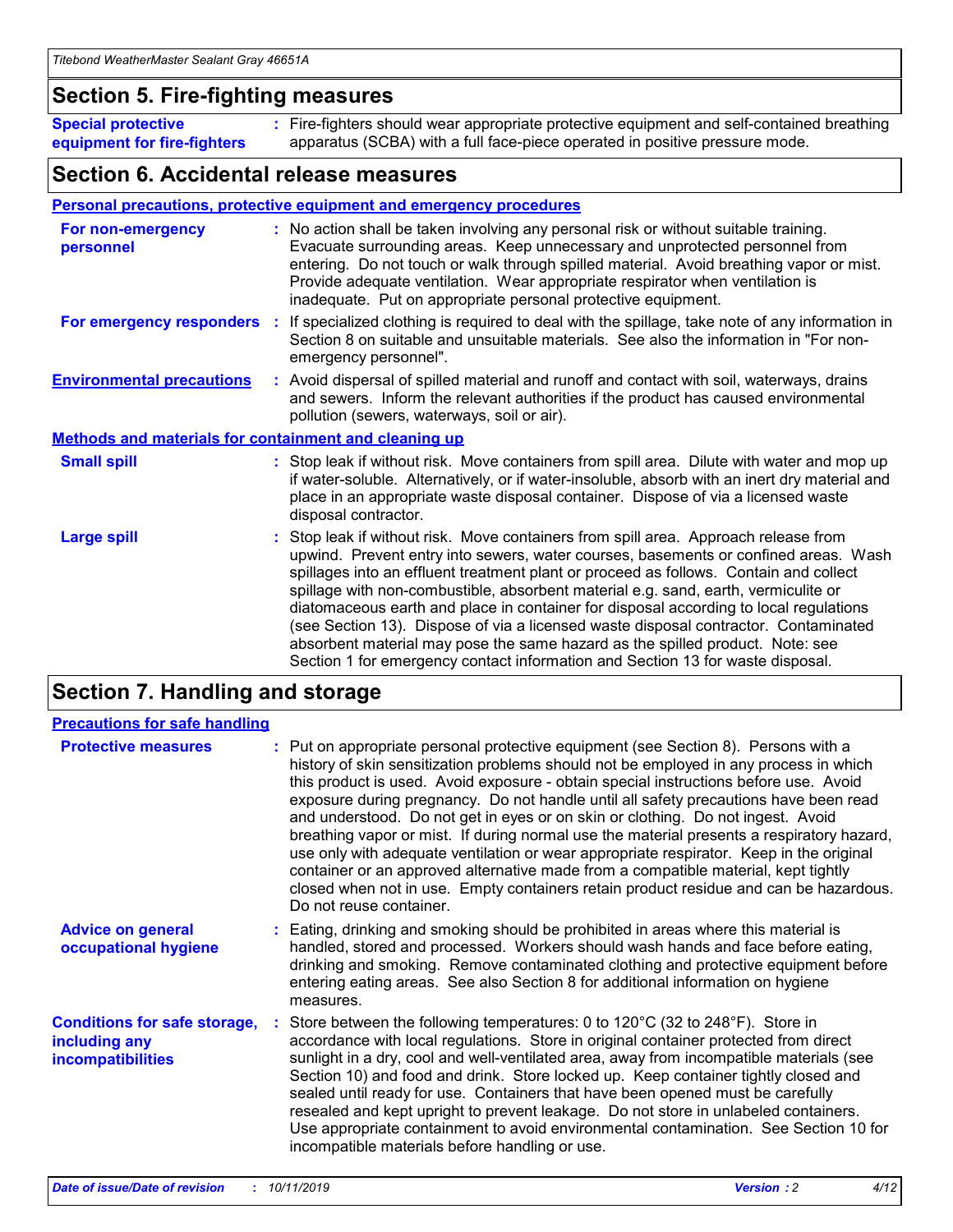## **Section 8. Exposure controls/personal protection**

#### **Control parameters**

#### **Occupational exposure limits**

| <b>Ingredient name</b>                               |    |                        | <b>Exposure limits</b>                                                                                                                                                                                                                                                                                                                                                                                                                                                                                                                                                                                                 |
|------------------------------------------------------|----|------------------------|------------------------------------------------------------------------------------------------------------------------------------------------------------------------------------------------------------------------------------------------------------------------------------------------------------------------------------------------------------------------------------------------------------------------------------------------------------------------------------------------------------------------------------------------------------------------------------------------------------------------|
| 3-aminopropyltriethoxysilane<br>Dibutyltin dilaurate |    |                        | None.<br>ACGIH TLV (United States, 3/2019). Absorbed through skin.<br>Notes: as Sn<br>TWA: $0.1 \text{ mg/m}^3$ , (as Sn) 8 hours.<br>STEL: 0.2 mg/m <sup>3</sup> , (as Sn) 15 minutes.<br>NIOSH REL (United States, 10/2016). Absorbed through skin.<br>Notes: as Sn<br>TWA: 0.1 mg/m <sup>3</sup> , (as Sn) 10 hours.<br>OSHA PEL (United States, 5/2018). Notes: as Sn<br>TWA: $0.1 \text{ mg/m}^3$ , (as Sn) 8 hours.<br>OSHA PEL 1989 (United States, 3/1989). Absorbed through skin.<br>Notes: measured as Sn<br>TWA: 0.1 mg/m <sup>3</sup> , (measured as Sn) 8 hours. Form: Organic                            |
| <b>Appropriate engineering</b><br>controls           |    |                        | : If user operations generate dust, fumes, gas, vapor or mist, use process enclosures,<br>local exhaust ventilation or other engineering controls to keep worker exposure to<br>airborne contaminants below any recommended or statutory limits.                                                                                                                                                                                                                                                                                                                                                                       |
| <b>Environmental exposure</b><br>controls            |    |                        | Emissions from ventilation or work process equipment should be checked to ensure<br>they comply with the requirements of environmental protection legislation. In some<br>cases, fume scrubbers, filters or engineering modifications to the process equipment<br>will be necessary to reduce emissions to acceptable levels.                                                                                                                                                                                                                                                                                          |
| <b>Individual protection measures</b>                |    |                        |                                                                                                                                                                                                                                                                                                                                                                                                                                                                                                                                                                                                                        |
| <b>Hygiene measures</b>                              |    |                        | : Wash hands, forearms and face thoroughly after handling chemical products, before<br>eating, smoking and using the lavatory and at the end of the working period.<br>Appropriate techniques should be used to remove potentially contaminated clothing.<br>Contaminated work clothing should not be allowed out of the workplace. Wash<br>contaminated clothing before reusing. Ensure that eyewash stations and safety<br>showers are close to the workstation location.                                                                                                                                            |
| <b>Eye/face protection</b>                           |    |                        | : Safety eyewear complying with an approved standard should be used when a risk<br>assessment indicates this is necessary to avoid exposure to liquid splashes, mists,<br>gases or dusts. If contact is possible, the following protection should be worn, unless<br>the assessment indicates a higher degree of protection: chemical splash goggles.                                                                                                                                                                                                                                                                  |
| <b>Skin protection</b>                               |    |                        |                                                                                                                                                                                                                                                                                                                                                                                                                                                                                                                                                                                                                        |
| <b>Hand protection</b>                               |    |                        | : Chemical-resistant, impervious gloves complying with an approved standard should be<br>worn at all times when handling chemical products if a risk assessment indicates this is<br>necessary. Considering the parameters specified by the glove manufacturer, check<br>during use that the gloves are still retaining their protective properties. It should be<br>noted that the time to breakthrough for any glove material may be different for different<br>glove manufacturers. In the case of mixtures, consisting of several substances, the<br>protection time of the gloves cannot be accurately estimated. |
| <b>Body protection</b>                               |    | handling this product. | Personal protective equipment for the body should be selected based on the task being<br>performed and the risks involved and should be approved by a specialist before                                                                                                                                                                                                                                                                                                                                                                                                                                                |
| <b>Other skin protection</b>                         |    |                        | : Appropriate footwear and any additional skin protection measures should be selected<br>based on the task being performed and the risks involved and should be approved by a<br>specialist before handling this product.                                                                                                                                                                                                                                                                                                                                                                                              |
| <b>Respiratory protection</b>                        | ÷. | aspects of use.        | Based on the hazard and potential for exposure, select a respirator that meets the<br>appropriate standard or certification. Respirators must be used according to a<br>respiratory protection program to ensure proper fitting, training, and other important                                                                                                                                                                                                                                                                                                                                                         |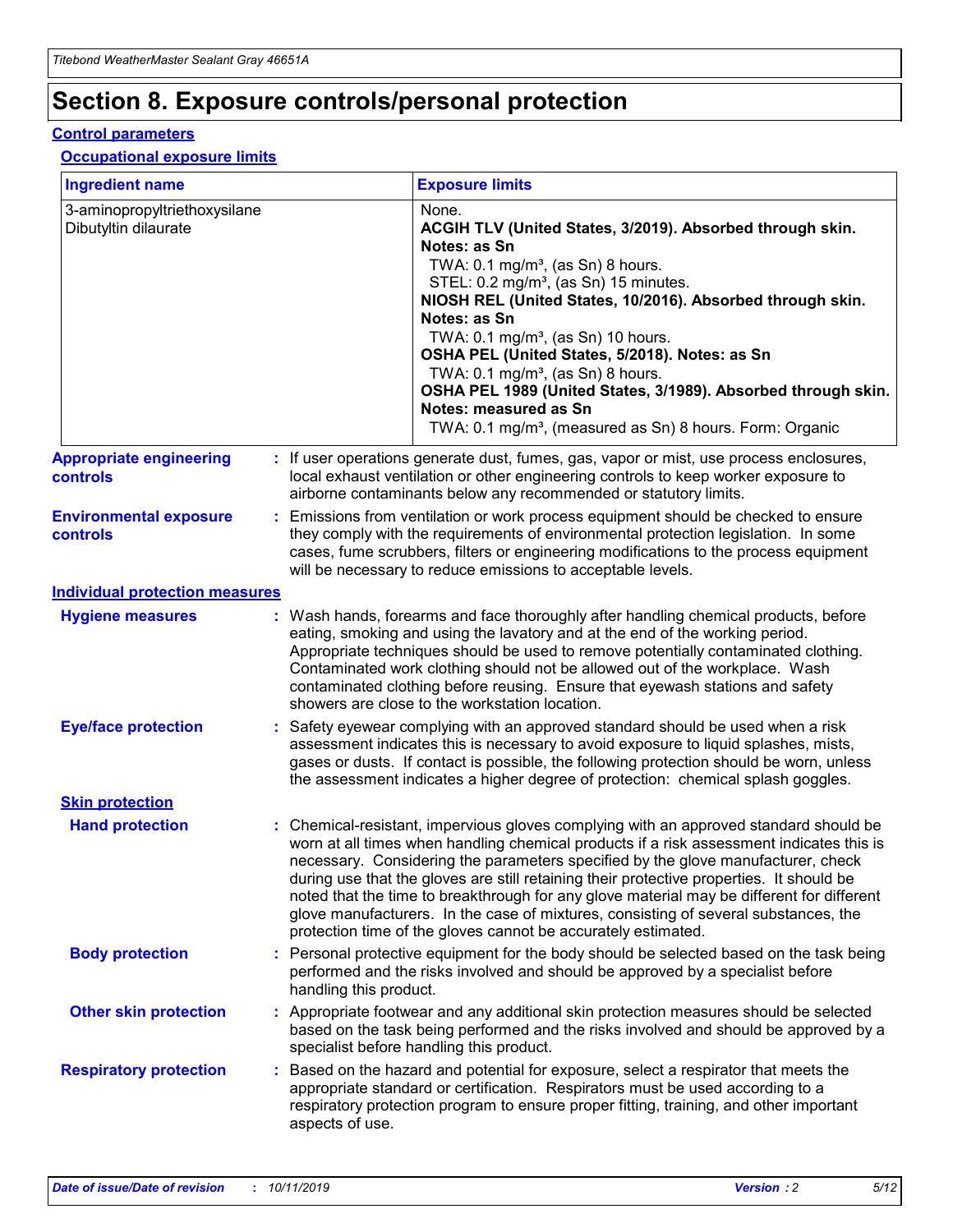### **Section 9. Physical and chemical properties**

#### **Appearance**

| <b>Physical state</b>                             | : Liquid. [Paste.]                                                |
|---------------------------------------------------|-------------------------------------------------------------------|
| Color                                             | Gray.                                                             |
| Odor                                              | None [Slight]                                                     |
| <b>Odor threshold</b>                             | : Not available.                                                  |
| рH                                                | : Not applicable.                                                 |
| <b>Melting point</b>                              | : Not available.                                                  |
| <b>Boiling point</b>                              | : $>100^{\circ}$ C ( $>212^{\circ}$ F)                            |
| <b>Flash point</b>                                | : Closed cup: $>200^{\circ}$ C ( $>392^{\circ}$ F) [Setaflash.]   |
| <b>Evaporation rate</b>                           | $:$ <1 (butyl acetate = 1)                                        |
| <b>Flammability (solid, gas)</b>                  | : Not available.                                                  |
| Lower and upper explosive<br>(flammable) limits   | : Not available.                                                  |
| <b>VOC (less water, less</b><br>exempt solvents)  | $: 0$ g/l                                                         |
| <b>Volatility</b>                                 | $: 0\%$ (w/w)                                                     |
| <b>Vapor density</b>                              | : Not available.                                                  |
| <b>Relative density</b>                           | : 1.4329                                                          |
| <b>Solubility</b>                                 | : Insoluble in the following materials: cold water and hot water. |
| <b>Solubility in water</b>                        | : Not available.                                                  |
| <b>Partition coefficient: n-</b><br>octanol/water | : Not available.                                                  |
| <b>Auto-ignition temperature</b>                  | $:$ Not available.                                                |
| <b>Decomposition temperature</b>                  | : Not available.                                                  |
| <b>Viscosity</b>                                  | : Not available.                                                  |

### **Section 10. Stability and reactivity**

| <b>Reactivity</b>                            |    | : No specific test data related to reactivity available for this product or its ingredients.            |
|----------------------------------------------|----|---------------------------------------------------------------------------------------------------------|
| <b>Chemical stability</b>                    |    | : The product is stable.                                                                                |
| <b>Possibility of hazardous</b><br>reactions |    | : Under normal conditions of storage and use, hazardous reactions will not occur.                       |
| <b>Conditions to avoid</b>                   |    | : No specific data.                                                                                     |
| <b>Incompatible materials</b>                | ٠. | No specific data.                                                                                       |
| <b>Hazardous decomposition</b><br>products   | ÷. | Under normal conditions of storage and use, hazardous decomposition products should<br>not be produced. |

### **Section 11. Toxicological information**

#### **Information on toxicological effects**

#### **Acute toxicity**

| <b>Product/ingredient name</b> | <b>Result</b>           | <b>Species</b> | <b>Dose</b>                | <b>Exposure</b> |
|--------------------------------|-------------------------|----------------|----------------------------|-----------------|
| 3-aminopropyltriethoxysilane   | <b>ILD50 Dermal</b>     | Rabbit         | 4.29 g/kg                  |                 |
| Dibutyltin dilaurate           | ILD50 Oral<br>LD50 Oral | Rat<br>Rat     | $1.57$ g/kg<br>175 $mg/kg$ |                 |
|                                |                         |                |                            |                 |

**Irritation/Corrosion**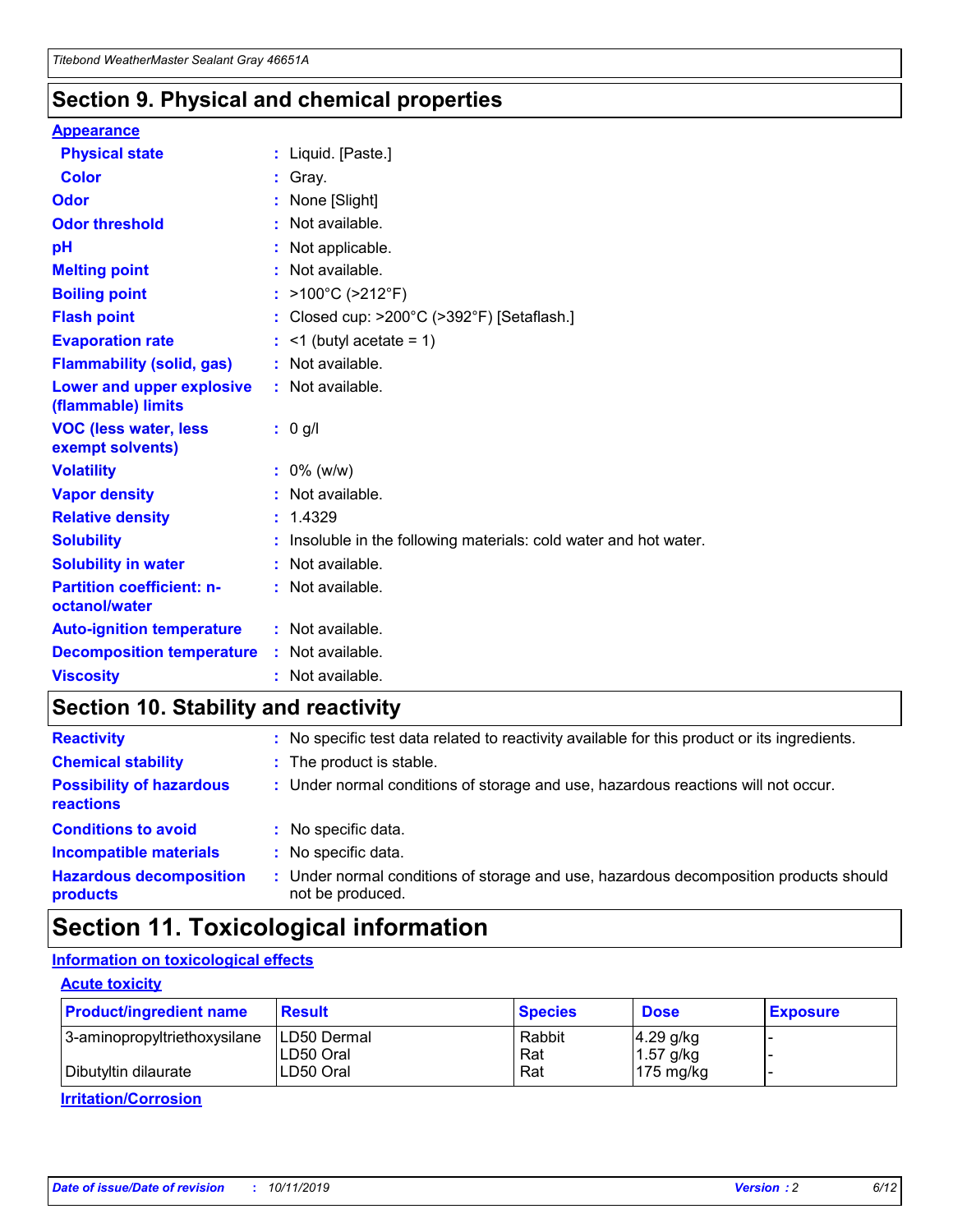## **Section 11. Toxicological information**

| <b>Product/ingredient name</b> | <b>Result</b>            | <b>Species</b> | <b>Score</b> | <b>Exposure</b>           | <b>Observation</b> |
|--------------------------------|--------------------------|----------------|--------------|---------------------------|--------------------|
| 3-aminopropyltriethoxysilane   | Eyes - Mild irritant     | Rabbit         |              | $100$ mg                  |                    |
|                                | Eyes - Severe irritant   | Rabbit         |              | 24 hours 750              |                    |
|                                |                          |                |              | ug                        |                    |
|                                | Skin - Severe irritant   | Rabbit         |              | 24 hours 5                | -                  |
| Dibutyltin dilaurate           | Eyes - Moderate irritant | Rabbit         |              | mg<br><b>24 hours 100</b> |                    |
|                                |                          |                |              | mg                        |                    |
|                                | Skin - Severe irritant   | Rabbit         |              | 500 mg                    | -                  |

#### **Sensitization**

Not available.

#### **Mutagenicity**

Not available.

#### **Carcinogenicity**

Not available.

#### **Reproductive toxicity**

Not available.

#### **Teratogenicity**

Not available.

#### **Specific target organ toxicity (single exposure)**

Not available.

#### **Specific target organ toxicity (repeated exposure)**

| <b>Name</b>                                                                  |                                                                                                                             | <b>Category</b> | <b>Route of</b><br>exposure  | <b>Target organs</b> |
|------------------------------------------------------------------------------|-----------------------------------------------------------------------------------------------------------------------------|-----------------|------------------------------|----------------------|
| Dibutyltin dilaurate                                                         |                                                                                                                             | Category 1      | $\qquad \qquad \blacksquare$ | respiratory system   |
| <b>Aspiration hazard</b><br>Not available.                                   |                                                                                                                             |                 |                              |                      |
| <b>Information on the likely</b><br>routes of exposure                       | : Not available.                                                                                                            |                 |                              |                      |
| <b>Potential acute health effects</b>                                        |                                                                                                                             |                 |                              |                      |
| <b>Eye contact</b>                                                           | : May cause eye irritation.                                                                                                 |                 |                              |                      |
| <b>Inhalation</b>                                                            | : No known significant effects or critical hazards.                                                                         |                 |                              |                      |
| <b>Skin contact</b>                                                          | : May cause skin irritation.                                                                                                |                 |                              |                      |
| <b>Ingestion</b>                                                             | : No known significant effects or critical hazards.                                                                         |                 |                              |                      |
| Symptoms related to the physical, chemical and toxicological characteristics |                                                                                                                             |                 |                              |                      |
| <b>Eye contact</b>                                                           | : Adverse symptoms may include the following:<br>irritation<br>watering<br>redness                                          |                 |                              |                      |
| <b>Inhalation</b>                                                            | : Adverse symptoms may include the following:<br>reduced fetal weight<br>increase in fetal deaths<br>skeletal malformations |                 |                              |                      |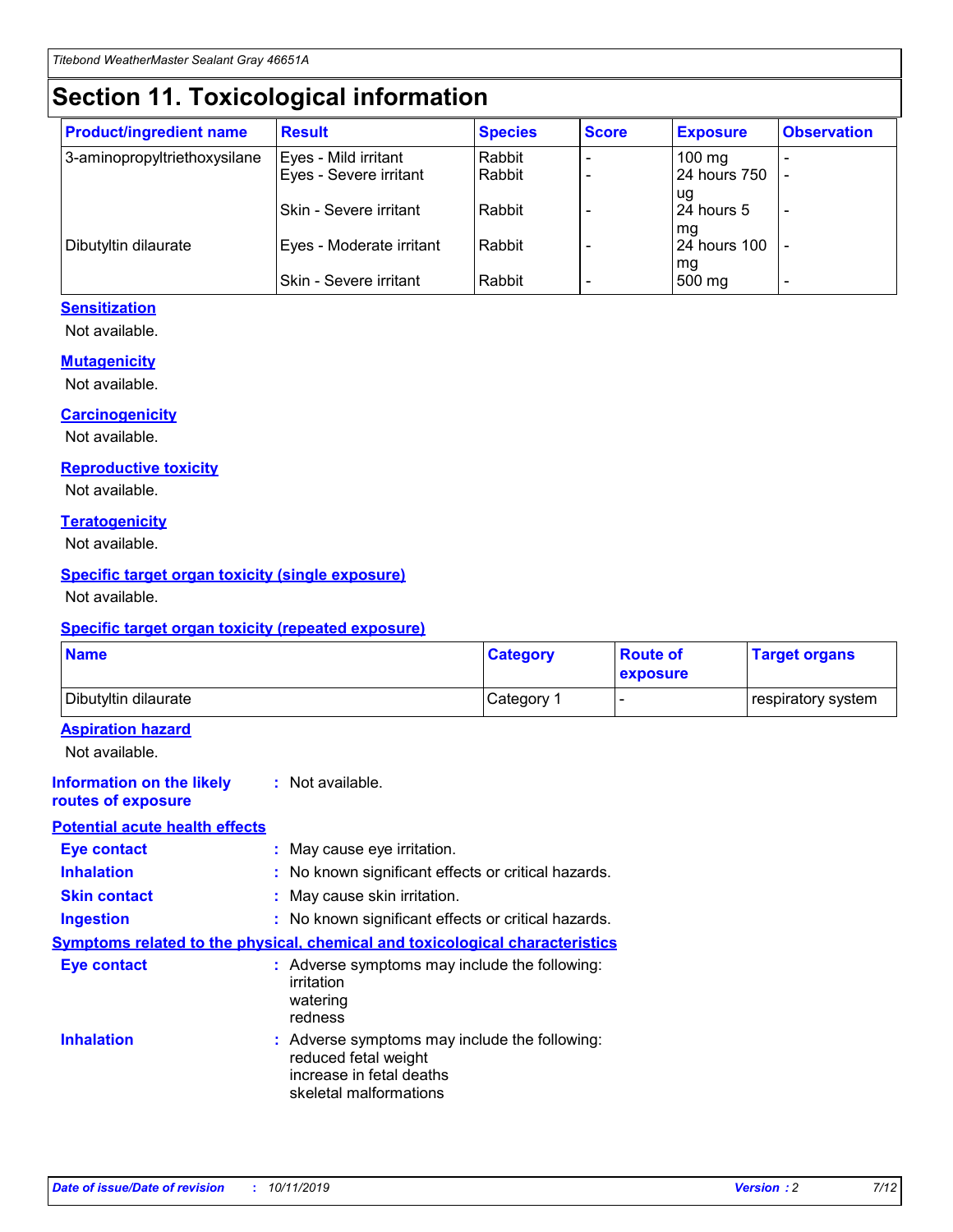## **Section 11. Toxicological information**

| <b>Skin contact</b>                     | : Adverse symptoms may include the following:<br>irritation<br>redness<br>reduced fetal weight<br>increase in fetal deaths<br>skeletal malformations |
|-----------------------------------------|------------------------------------------------------------------------------------------------------------------------------------------------------|
| <b>Ingestion</b>                        | : Adverse symptoms may include the following:<br>reduced fetal weight<br>increase in fetal deaths<br>skeletal malformations                          |
|                                         | Delayed and immediate effects and also chronic effects from short and long term exposure                                                             |
| <b>Short term exposure</b>              |                                                                                                                                                      |
| <b>Potential immediate</b><br>effects   | : Not available.                                                                                                                                     |
| <b>Potential delayed effects</b>        | : Not available.                                                                                                                                     |
| <b>Long term exposure</b>               |                                                                                                                                                      |
| <b>Potential immediate</b><br>effects   | : Not available.                                                                                                                                     |
| <b>Potential delayed effects</b>        | : Not available.                                                                                                                                     |
| <b>Potential chronic health effects</b> |                                                                                                                                                      |
| Not available.                          |                                                                                                                                                      |
| <b>General</b>                          | : Once sensitized, a severe allergic reaction may occur when subsequently exposed to<br>very low levels.                                             |
| <b>Carcinogenicity</b>                  | : No known significant effects or critical hazards.                                                                                                  |
| <b>Mutagenicity</b>                     | No known significant effects or critical hazards.                                                                                                    |
| <b>Teratogenicity</b>                   | May damage the unborn child.                                                                                                                         |
| <b>Developmental effects</b>            | No known significant effects or critical hazards.                                                                                                    |
| <b>Fertility effects</b>                | : May damage fertility.                                                                                                                              |
| <b>Numerical measures of toxicity</b>   |                                                                                                                                                      |
| <b>Acute toxicity estimates</b>         |                                                                                                                                                      |
|                                         |                                                                                                                                                      |

Not available.

## **Section 12. Ecological information**

#### **Toxicity**

| <b>Product/ingredient name</b> | <b>Result</b>                     | <b>Species</b>                       | <b>Exposure</b> |
|--------------------------------|-----------------------------------|--------------------------------------|-----------------|
| Dibutyltin dilaurate           | Chronic EC10 > 2 mg/l Fresh water | Algae - Scenedesmus<br>I subspicatus | l 96 hours      |

#### **Persistence and degradability**

| <b>Product/ingredient name</b> | <b>Test</b>                                                                    | <b>Result</b>  |                   | <b>Dose</b> | <b>Inoculum</b>         |
|--------------------------------|--------------------------------------------------------------------------------|----------------|-------------------|-------------|-------------------------|
| Dibutyltin dilaurate           | OECD 301F<br>Ready<br>Biodegradability -<br>Manometric<br>Respirometry<br>Test | 23 % - 28 days |                   |             |                         |
| <b>Product/ingredient name</b> | <b>Aquatic half-life</b>                                                       |                | <b>Photolysis</b> |             | <b>Biodegradability</b> |
| Dibutyltin dilaurate           |                                                                                |                |                   |             | Inherent                |

#### **Bioaccumulative potential**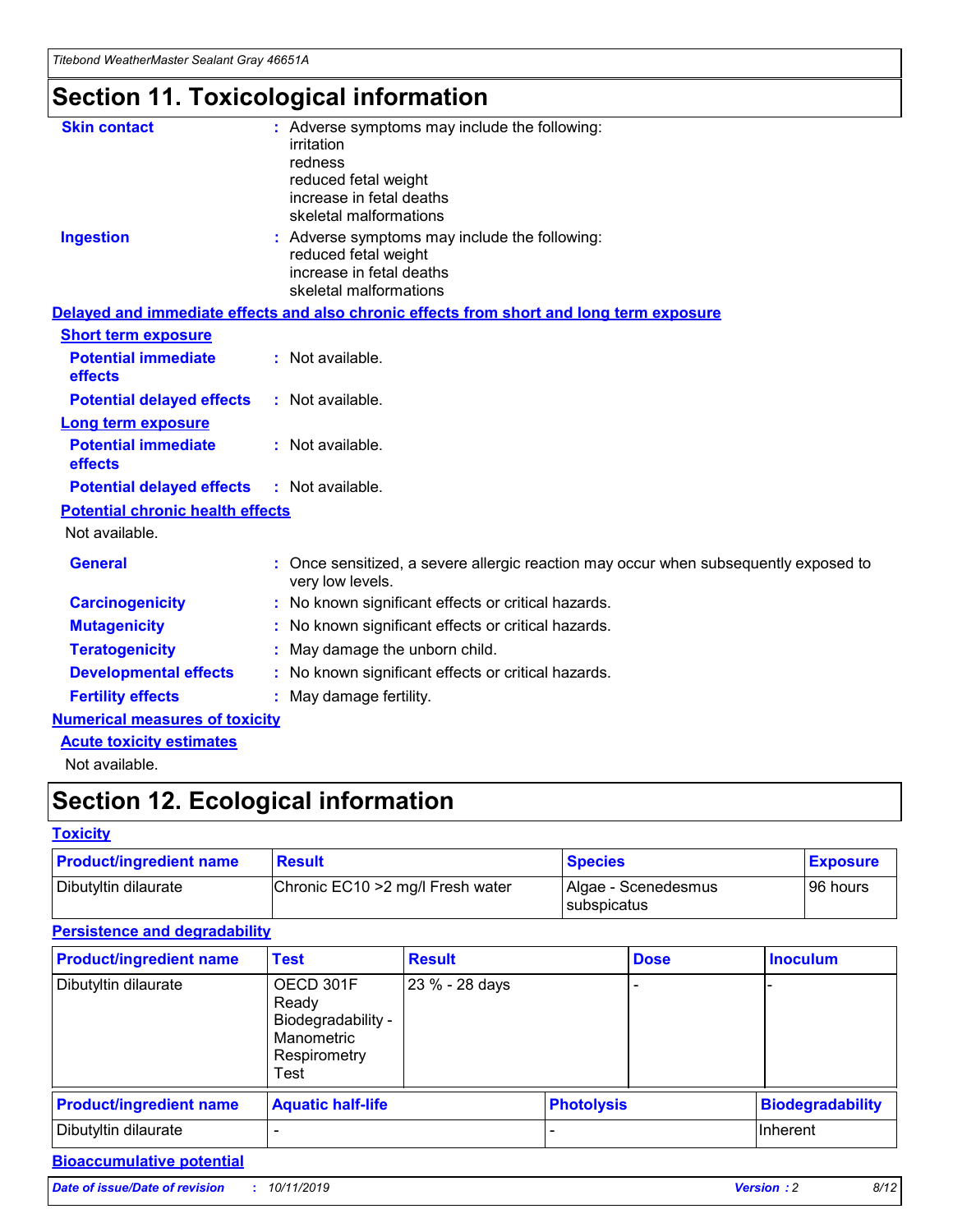## **Section 12. Ecological information**

| <b>Product/ingredient name</b> | $LoaPow$ | <b>BCF</b> | <b>Potential</b> |
|--------------------------------|----------|------------|------------------|
| 3-aminopropyltriethoxysilane   | 1.7      | 3.4        | low              |
| Dibutyltin dilaurate           | 4.44     | 2.91       | low              |

#### **Mobility in soil**

| <i></i>                                                       |                                                     |
|---------------------------------------------------------------|-----------------------------------------------------|
| <b>Soil/water partition</b><br>coefficient (K <sub>oc</sub> ) | : Not available.                                    |
| <b>Other adverse effects</b>                                  | : No known significant effects or critical hazards. |

### **Section 13. Disposal considerations**

**Disposal methods :**

The generation of waste should be avoided or minimized wherever possible. Disposal of this product, solutions and any by-products should at all times comply with the requirements of environmental protection and waste disposal legislation and any regional local authority requirements. Dispose of surplus and non-recyclable products via a licensed waste disposal contractor. Waste should not be disposed of untreated to the sewer unless fully compliant with the requirements of all authorities with jurisdiction. Waste packaging should be recycled. Incineration or landfill should only be considered when recycling is not feasible. This material and its container must be disposed of in a safe way. Care should be taken when handling emptied containers that have not been cleaned or rinsed out. Empty containers or liners may retain some product residues. Avoid dispersal of spilled material and runoff and contact with soil, waterways, drains and sewers.

## **Section 14. Transport information**

|                                      | <b>DOT</b><br><b>Classification</b> | <b>TDG</b><br><b>Classification</b> | <b>Mexico</b><br><b>Classification</b> | <b>ADR/RID</b>               | <b>IMDG</b>    | <b>IATA</b>              |
|--------------------------------------|-------------------------------------|-------------------------------------|----------------------------------------|------------------------------|----------------|--------------------------|
| <b>UN number</b>                     | Not regulated.                      | Not regulated.                      | Not regulated.                         | Not regulated.               | Not regulated. | Not regulated.           |
| <b>UN proper</b><br>shipping name    |                                     |                                     |                                        |                              |                |                          |
| <b>Transport</b><br>hazard class(es) | $\blacksquare$                      | $\overline{\phantom{0}}$            | $\overline{\phantom{a}}$               | $\qquad \qquad \blacksquare$ | $\blacksquare$ | $\overline{\phantom{0}}$ |
| <b>Packing group</b>                 | $\overline{\phantom{a}}$            | -                                   |                                        | -                            |                | -                        |
| <b>Environmental</b><br>hazards      | No.                                 | No.                                 | No.                                    | No.                          | No.            | No.                      |

## **Section 15. Regulatory information**

#### **U.S. Federal regulations**

#### **SARA 302/304**

#### **Composition/information on ingredients**

No products were found.

**SARA 304 RQ :** Not applicable.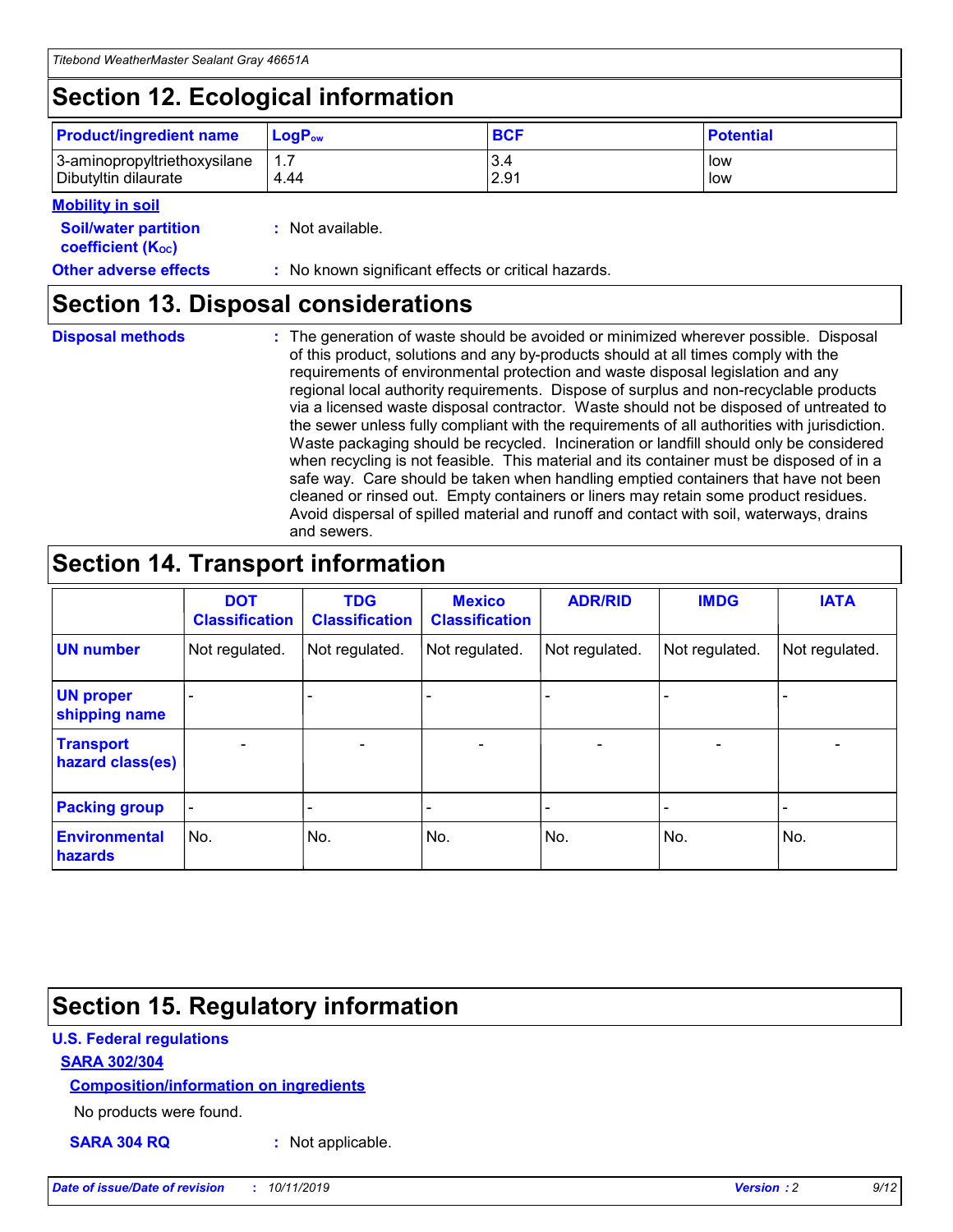## **Section 15. Regulatory information**

#### **SARA 311/312**

**Classification :** EYE IRRITATION - Category 2B SKIN SENSITIZATION - Category 1 TOXIC TO REPRODUCTION (Fertility) - Category 1B TOXIC TO REPRODUCTION (Unborn child) - Category 1B

#### **Composition/information on ingredients**

| <b>Name</b>                  | $\frac{9}{6}$ | <b>Classification</b>                                                                                            |
|------------------------------|---------------|------------------------------------------------------------------------------------------------------------------|
| 3-aminopropyltriethoxysilane | $\leq$ 3      | <b>FLAMMABLE LIQUIDS - Category 4</b><br><b>ACUTE TOXICITY (oral) - Category 4</b>                               |
|                              |               | SKIN IRRITATION - Category 2<br>EYE IRRITATION - Category 2A                                                     |
| Dibutyltin dilaurate         | ≤0.3          | ACUTE TOXICITY (oral) - Category 3<br>SKIN CORROSION - Category 1C                                               |
|                              |               | SERIOUS EYE DAMAGE - Category 1<br>SKIN SENSITIZATION - Category 1<br><b>GERM CELL MUTAGENICITY - Category 2</b> |
|                              |               | TOXIC TO REPRODUCTION (Fertility) - Category 1B<br>TOXIC TO REPRODUCTION (Unborn child) - Category 1B            |
|                              |               | SPECIFIC TARGET ORGAN TOXICITY (REPEATED<br>EXPOSURE) (respiratory system) - Category 1                          |

#### **State regulations**

| <b>Massachusetts</b> | : None of the components are listed. |
|----------------------|--------------------------------------|
| <b>New York</b>      | : None of the components are listed. |
| <b>New Jersey</b>    | : None of the components are listed. |
| <b>Pennsylvania</b>  | : None of the components are listed. |

#### **California Prop. 65**

**A** WARNING: This product can expose you to methanol, which is known to the State of California to cause birth defects or other reproductive harm. For more information go to www.P65Warnings.ca.gov.

| <b>Ingredient name</b> | No significant risk Maximum<br>level | acceptable dosage<br>level |
|------------------------|--------------------------------------|----------------------------|
| methanol               |                                      | Yes.                       |

#### **International regulations**

**Chemical Weapon Convention List Schedules I, II & III Chemicals** Not listed.

#### **Montreal Protocol**

Not listed.

#### **Stockholm Convention on Persistent Organic Pollutants**

Not listed.

#### **UNECE Aarhus Protocol on POPs and Heavy Metals**

Not listed.

#### **Inventory list**

### **China :** All components are listed or exempted.

**United States TSCA 8(b) inventory :** All components are active or exempted.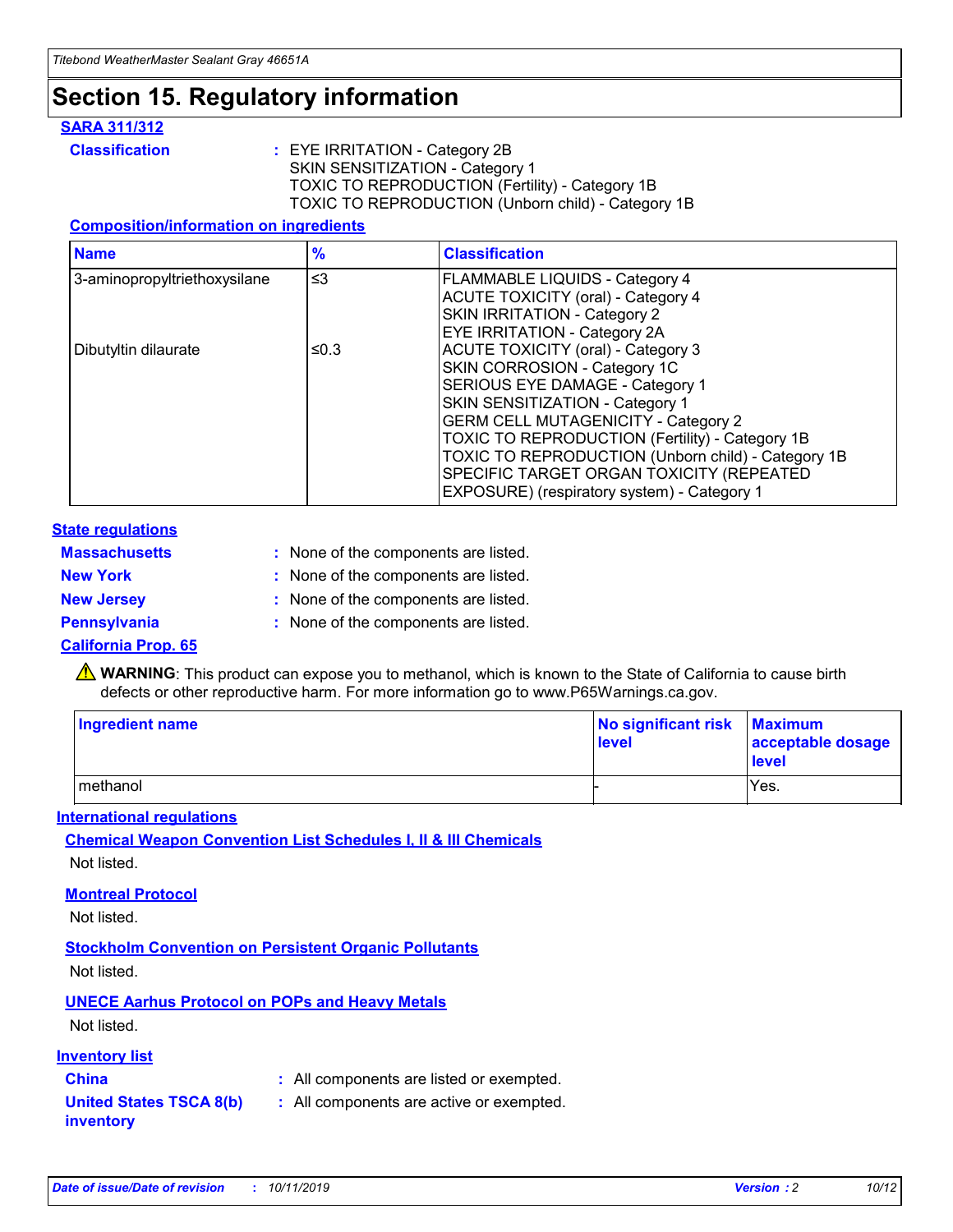## **Section 16. Other information**

**Hazardous Material Information System (U.S.A.)**



**Caution: HMIS® ratings are based on a 0-4 rating scale, with 0 representing minimal hazards or risks, and 4 representing significant hazards or risks. Although HMIS® ratings and the associated label are not required on SDSs or products leaving a facility under 29 CFR 1910.1200, the preparer may choose to provide them. HMIS® ratings are to be used with a fully implemented HMIS® program. HMIS® is a registered trademark and service mark of the American Coatings Association, Inc.**

**The customer is responsible for determining the PPE code for this material. For more information on HMIS® Personal Protective Equipment (PPE) codes, consult the HMIS® Implementation Manual.**

#### **National Fire Protection Association (U.S.A.)**



**Reprinted with permission from NFPA 704-2001, Identification of the Hazards of Materials for Emergency Response Copyright ©1997, National Fire Protection Association, Quincy, MA 02269. This reprinted material is not the complete and official position of the National Fire Protection Association, on the referenced subject which is represented only by the standard in its entirety.**

**Copyright ©2001, National Fire Protection Association, Quincy, MA 02269. This warning system is intended to be interpreted and applied only by properly trained individuals to identify fire, health and reactivity hazards of chemicals. The user is referred to certain limited number of chemicals with recommended classifications in NFPA 49 and NFPA 325, which would be used as a guideline only. Whether the chemicals are classified by NFPA or not, anyone using the 704 systems to classify chemicals does so at their own risk.**

#### **Procedure used to derive the classification**

| <b>Classification</b>                                                                                                                                                    |                                                                                                                                                                                                                                                                                                                                                                                                                                                                                                                                                               | <b>Justification</b>                                                     |
|--------------------------------------------------------------------------------------------------------------------------------------------------------------------------|---------------------------------------------------------------------------------------------------------------------------------------------------------------------------------------------------------------------------------------------------------------------------------------------------------------------------------------------------------------------------------------------------------------------------------------------------------------------------------------------------------------------------------------------------------------|--------------------------------------------------------------------------|
| EYE IRRITATION - Category 2B<br>SKIN SENSITIZATION - Category 1<br>TOXIC TO REPRODUCTION (Fertility) - Category 1B<br>TOXIC TO REPRODUCTION (Unborn child) - Category 1B |                                                                                                                                                                                                                                                                                                                                                                                                                                                                                                                                                               | Expert judgment<br>Expert judgment<br>Expert judgment<br>Expert judgment |
| <b>History</b>                                                                                                                                                           |                                                                                                                                                                                                                                                                                                                                                                                                                                                                                                                                                               |                                                                          |
| <b>Date of printing</b>                                                                                                                                                  | : 4/22/2022                                                                                                                                                                                                                                                                                                                                                                                                                                                                                                                                                   |                                                                          |
| Date of issue/Date of<br>revision                                                                                                                                        | : 10/11/2019                                                                                                                                                                                                                                                                                                                                                                                                                                                                                                                                                  |                                                                          |
| Date of previous issue                                                                                                                                                   | : 10/16/2020                                                                                                                                                                                                                                                                                                                                                                                                                                                                                                                                                  |                                                                          |
| <b>Version</b>                                                                                                                                                           | $\therefore$ 2                                                                                                                                                                                                                                                                                                                                                                                                                                                                                                                                                |                                                                          |
| <b>Key to abbreviations</b>                                                                                                                                              | $:$ ATE = Acute Toxicity Estimate<br><b>BCF</b> = Bioconcentration Factor<br>GHS = Globally Harmonized System of Classification and Labelling of Chemicals<br>IATA = International Air Transport Association<br>IBC = Intermediate Bulk Container<br><b>IMDG = International Maritime Dangerous Goods</b><br>LogPow = logarithm of the octanol/water partition coefficient<br>MARPOL = International Convention for the Prevention of Pollution From Ships, 1973<br>as modified by the Protocol of 1978. ("Marpol" = marine pollution)<br>UN = United Nations |                                                                          |